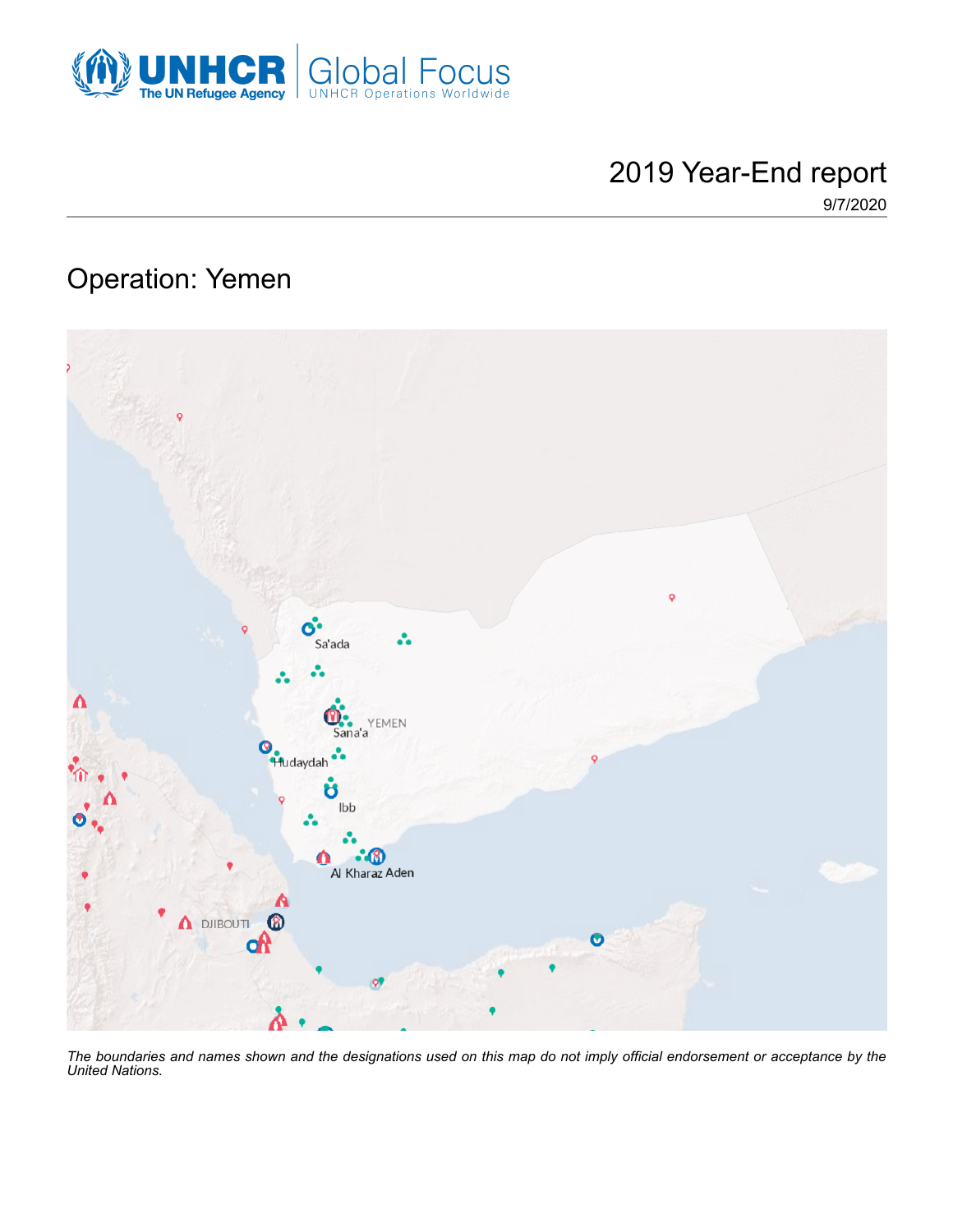# People of Concern

| <b>INCREASE IN</b><br>56% 2019 |           |
|--------------------------------|-----------|
| 2019                           | 3,974,100 |
| 2018                           | 2,551,517 |
| 2017                           | 2,419,806 |

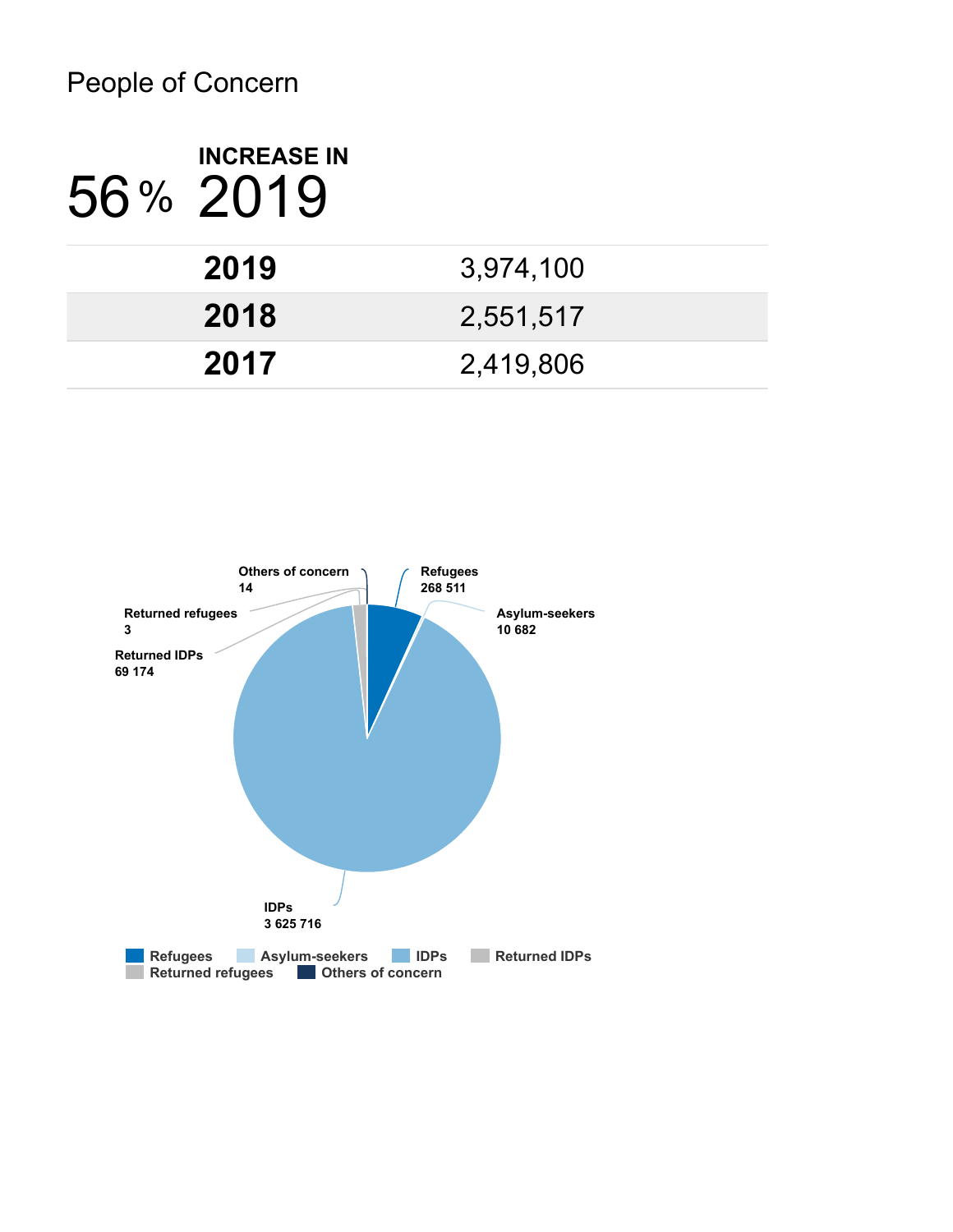

# Budgets and Expenditure for Yemen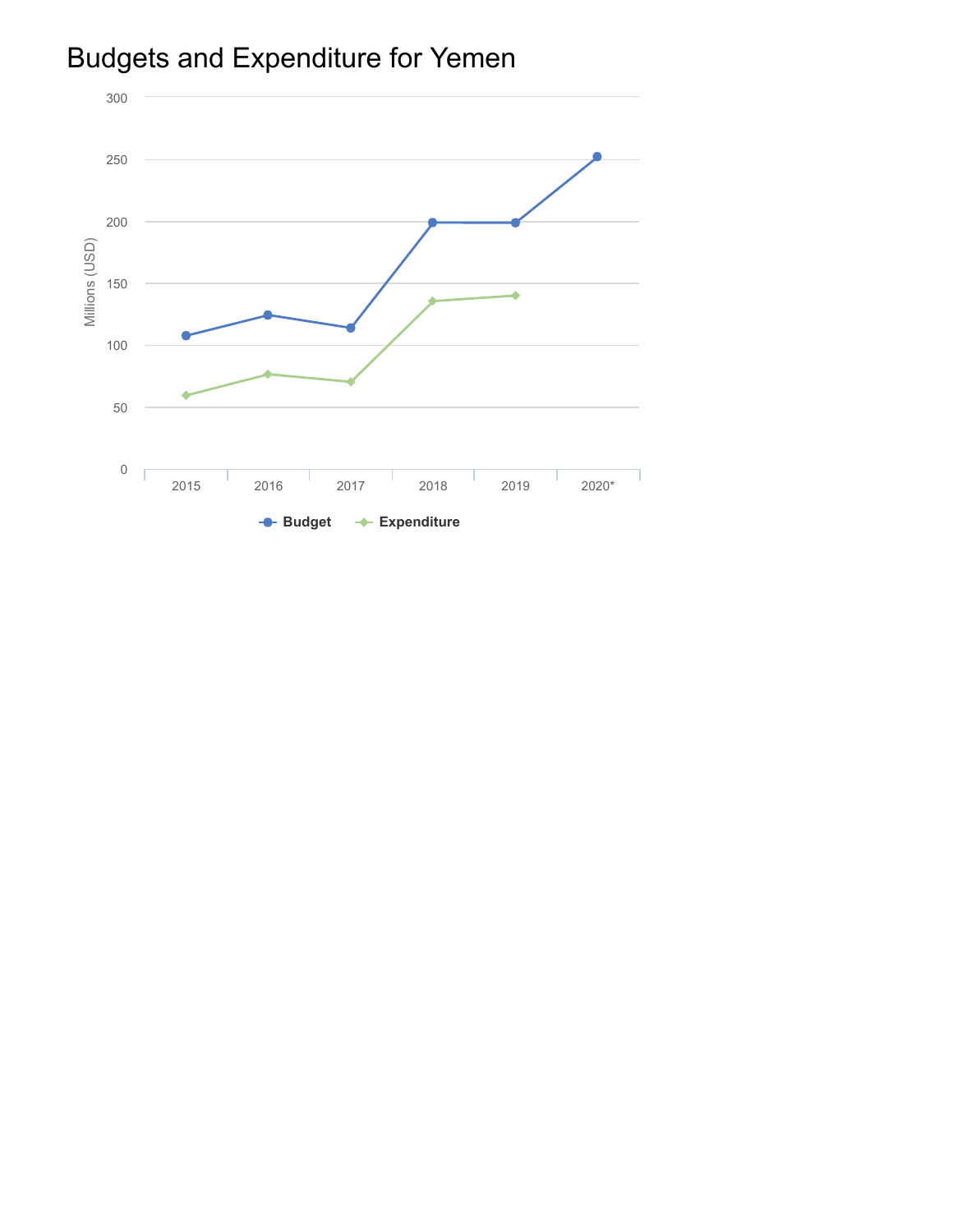## **Operational context**

Despite the Hudaydah Agreement signed in December 2018, fighting continued in many areas of the country throughout 2019, and Yemen remained one of the world's worst humanitarian crises for yet another year. During 2019, some 400,000 Yemenis were forced to flee their homes.

Heavy rain and flooding from May 2019 onwards caused severe damage to homes and livelihoods, compounding the impact of the conflict.

Despite the ongoing fighting, an estimated 132,200 individuals, mostly Ethiopians, arrived to Yemen during 2019 as part of mixed population movements. Some 7,700 registered with UNHCR, the majority of whom originated from Ethiopia and Somali, although the numbers in need of international protection were estimated to be higher. UNHCR encouraged newcomers to register their status as asylum-seekers with authorities to legalize their stay, and ensure their protection against forced returns, as well as to gain access to health and education services.

UNHCR continued to lead the protection, shelter/non-food items, and camp coordination and camp management clusters for IDPs, and co-led the refugees and migrants multi-sector response along with IOM. UNHCR also worked to ensure that humanitarian interventions contributed to the overall development of the country, and that IDP and refugee resilience was integrated into the humanitarian response.

#### **Population trends**

Some 24.1 million Yemenis needed assistance, of which 14.4 million required life-saving protection assistance and services. The number of IDPs was estimated at some 3.6 million by end-2019, while total IDP returnees since 2015 reached 1.2 million persons.

Close to 66,500 families were newly displaced in 2019, with the majority in Hajjah (26%), Al Dhale'e (17%) and Al Hudaydah (16%) governorates.

By the end of 2019, Yemen hosted an estimated 279,000 refugees and asylum-seekers, mainly from Somalia (96%) and Ethiopia.

#### **Achievements**

UNHCR provided IDPs, who often fled with little belongings, with basic assistance. Throughout the year, community-based protection networks conducted household assessments for some 174,000 families. As a result, some 80% of families were referred to specialized services or support, such as legal assistance. UNHCR expanded its distribution of cash grants, developing an online verification system where the beneficiary families were selected automatically and impartially.

In order to provide protection and assistance to refugees and asylum-seekers, UNHCR supported and rehabilitated health care clinics across the country; supported livelihoods and self-sufficiency through provision of skills training and small business kits; and provided psychosocial counselling, medical help and legal support to survivors of SGBV. Children at risk of exploitation and abuse were identified and provided with tailored assistance, while unaccompanied and out-of-school children received psychosocial counselling, medical attention, and legal support.

UNHCR facilitated return programmes to countries of origin, together with IOM. Some 1,700 Somalis were assisted to return to Somalia in 2019. More than 140 individual cases were submitted for resettlement, most of whom were at particular risk by staying in Yemen, including survivors of torture and trauma.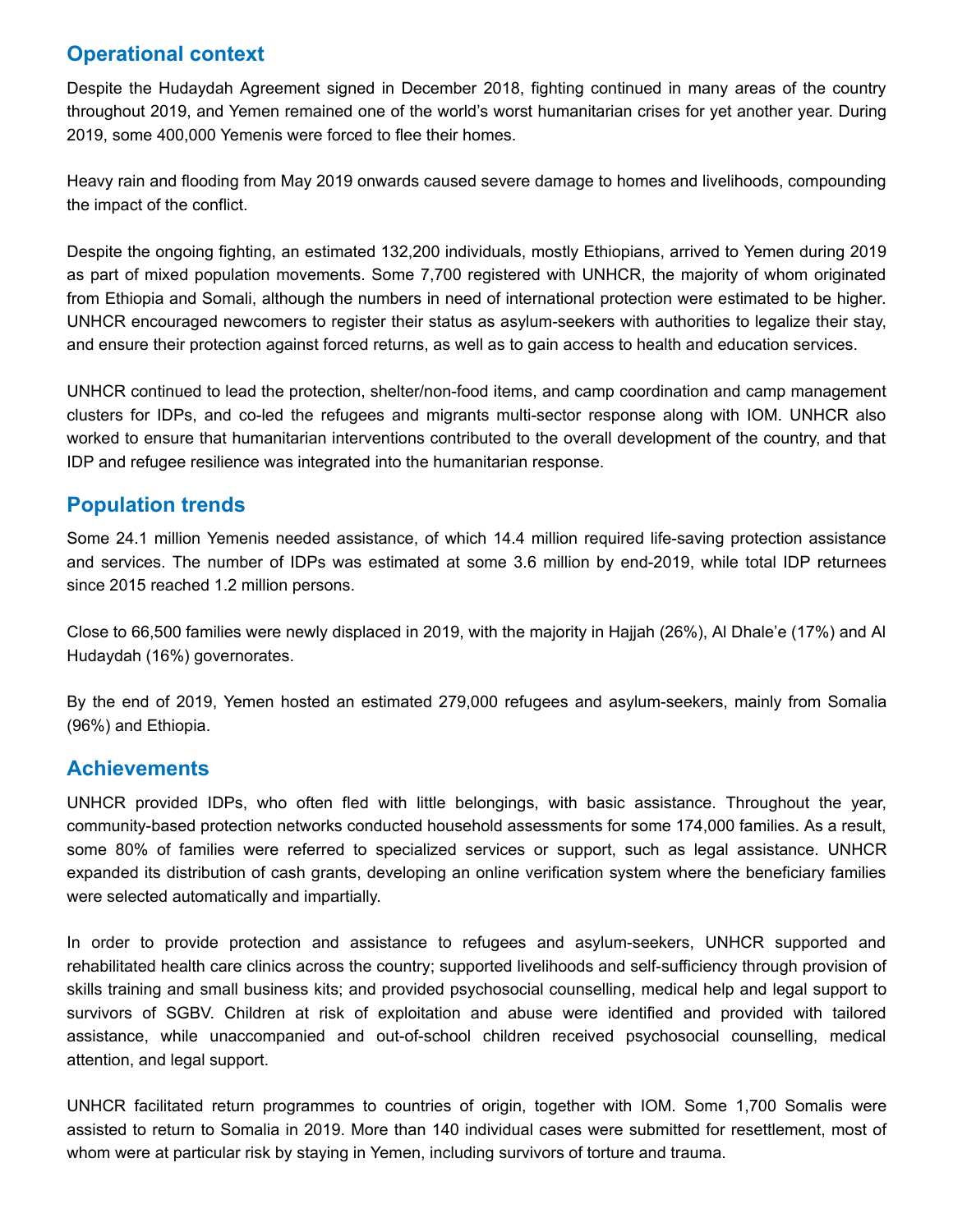## **Unmet needs**

Due to the prolonged and continuously deteriorating conflict across the country, a growing number of IDPs were dependent on external support but due to underfunding--at only 74 per cent by years end-- UNHCR prioritized people with specific protection needs. Many IDPs lacked identity documents, which were essential in ensuring their access to public services.

Despite UNHCR's efforts to register refugees and asylum-seekers, it was estimated that 150,000 people remained unregistered, leaving them unable to access essential services such as health and education, and putting them at further risk of abuse and exploitation.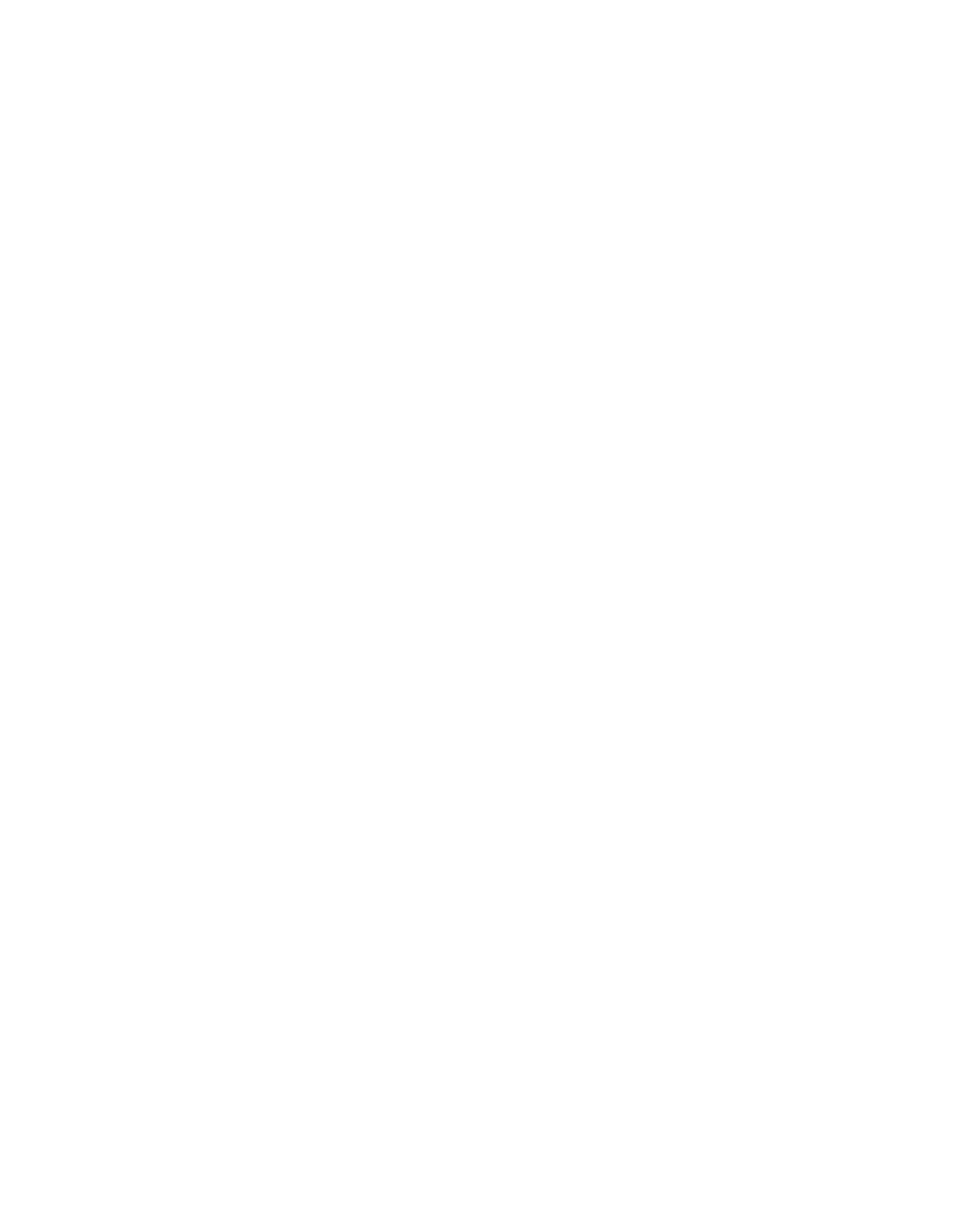# 2019 Expenditure for Yemen | USD

The following table presents the final budget and funds available by pillar and the final expenditure at the objective-level, as reported at *year-end.*

|                                                    | Pillar 1          | Pillar 4            | <b>Total</b>  |
|----------------------------------------------------|-------------------|---------------------|---------------|
|                                                    | Refugee programme | <b>IDP</b> projects |               |
|                                                    |                   |                     |               |
| <b>Final Budget</b>                                | 48,514,717        | 150,133,920         | 198,648,637   |
| Income from contributions*                         | 66,700,801        | 70,440,829          | 137, 141, 629 |
| Other funds available / transfers                  | $-26,007,266$     | 37,547,320          | 11,540,054    |
| <b>Total funds available</b>                       | 40,693,534        | 107,988,149         | 148,681,683   |
|                                                    |                   |                     |               |
| <b>Expenditure by Objective</b>                    |                   |                     |               |
| <b>Favourable Protection Environment</b>           |                   |                     |               |
| Legal remedies and legal assistance                | 621,255           | 3,069,740           | 3,690,996     |
| Access to territory                                | 258,739           | 0                   | 258,739       |
| Public attitudes towards persons of concern        | $\mathbf 0$       | 1,109,717           | 1,109,717     |
| <b>Subtotal</b>                                    | 879,994           | 4,179,457           | 5,059,451     |
| <b>Fair Protection Processes and Documentation</b> |                   |                     |               |
| <b>Reception conditions</b>                        | 448,351           | 0                   | 448,351       |
| Registration and profiling                         | 1,216,196         | 0                   | 1,216,196     |
| Status determination                               | 432,773           | 0                   | 432,773       |
| Individual documentation                           | 824,446           | 0                   | 824,446       |
| Civil status documentation                         | 163,855           | 0                   | 163,855       |
| <b>Subtotal</b>                                    | 3,085,620         | 0                   | 3,085,620     |
| <b>Security from Violence and Exploitation</b>     |                   |                     |               |
| SGBV prevention and response                       | 1,580,219         | 0                   | 1,580,219     |
| Non-arbitrary detention                            | 295,121           | 0                   | 295,121       |
| Child protection                                   | 1,299,863         | 0                   | 1,299,863     |
| <b>Subtotal</b>                                    | 3,175,203         | 0                   | 3,175,203     |
| <b>Basic Needs and Essential Services</b>          |                   |                     |               |
| Health                                             | 3,892,495         | 0                   | 3,892,495     |
| Reproductive health and HIV/ Aids response         | 256,465           | 0                   | 256,465       |
| Nutrition                                          | 364,232           | 0                   | 364,232       |
| Food security                                      | 150,933           | 0                   | 150,933       |
| Water                                              | 334,614           | 0                   | 334,614       |
| Sanitation and hygiene                             | 498,909           | 0                   | 498,909       |
| Shelter and infrastructure                         | 581,561           | 38, 123, 143        | 38,704,703    |
| Energy                                             | 1,106,402         | 0                   | 1,106,402     |
|                                                    |                   |                     |               |